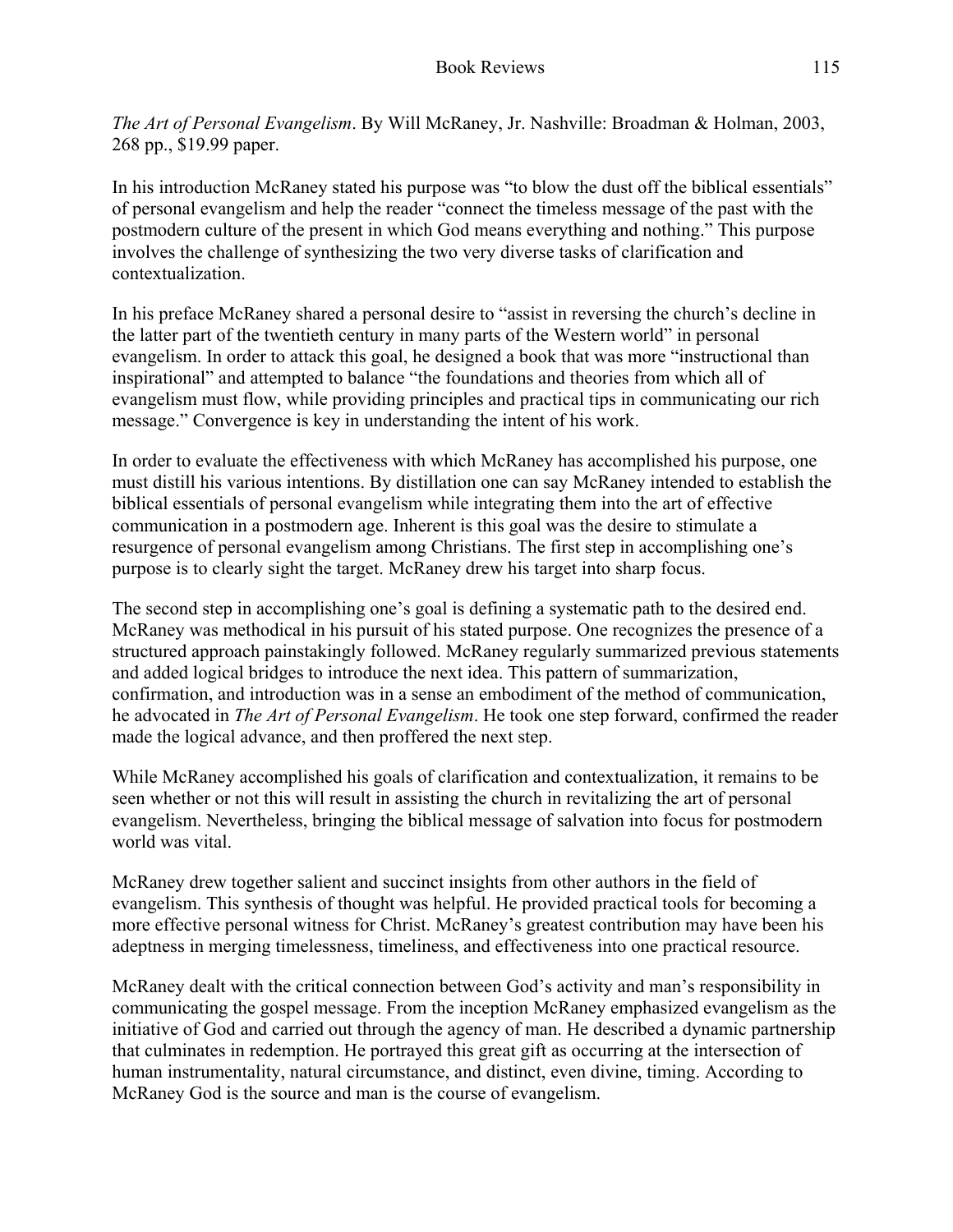McRaney emphasized that effective communication of the gospel is the full responsibility of individual witnesses. Quoting Rich Richardson, McRaney suggested that gaining credibility during this postmodern era is more related to the witness identifying with the hurts and needs of the recipient than presenting the message with authoritative answers. Since these days contain both modern and postmodern perspectives on life, one wonders whether this dichotomy is as sharp as it might seem. Could it be that both communicating a confident and authoritative message while humbly identifying with the needs of others may coalesce effectively to enhance the witness's credibility. Could it be that authority and humility converge at various degrees on a case-by-case basis?

McRaney's drew on the foundational principles of evangelism as identified by D. Martyn Lloyd-Jones to underscore the witness's responsibility for effectiveness in ministry. A second resource used in pursuing effectiveness in personal evangelism was Engel's scale of spiritual progression. McRaney advanced the thesis that effectiveness in the act of personal evangelism involves the appropriate use of a variety of roles, methods, and styles used intentionally to address the needs of the individual recipient. His thrust was that effectiveness is the sole responsibility of the witness. The greater measure of effectiveness was the benefit afforded the recipient.

McRaney presented two questions identifying the essentials of an evangelistic witness: (1) What are the essential elements of the gospel message? (2) What is necessary to respond to that message in such a way as to result in salvation and transformation? He addressed the provocative idea that all presentations of gospel are somewhat flawed by the encoding and decoding process of communication. He viewed these communication flaws as not substantially obscuring the fundamental truth of the message. He defined the essentials of the message as dealing with a right understanding of the identity of God, of the message of salvation, of the need of man, of faith in Christ, and of advancing the message and mission of Christ.

McRaney focused on matters related to the effective communication of the gospel message. He used the negative springboard of what communication is not, to establish the positive principles of effective communication. The positive principles dealt with looked at styles of communication, verbal and non-verbal communication, and designing the presentation of the message to convey clearly the content of the message. In describing the context of postmodernism, McRaney described the unique filters that effect communication and the channels by which knowledge in received.

As McRaney brought practical application to the forefront, he relied on other authors to draw crisp distinctions between those operating from modern and postmodern perspectives. He addressed the cross-cultural aspect of communicating the gospel particularly in relationship to children, youth, and senior adults.

McRaney sharpened the edge of communication by suggesting specific communication tips useful for one sharing the gospel in a postmodern age. These tips included an emphasis on multiple dialogical listener-centered encounters that incorporate the gospel story. He emphasized the skill of learning to communicate by asking helpful and practical questions. He advised relational integration over isolation, softness over loudness, consideration over argumentation, and guided tours of the meaning of Christianity over the quick selling of the ticket of salvation. He also called for more emphasis on earthly benefits, increased relational validation, and more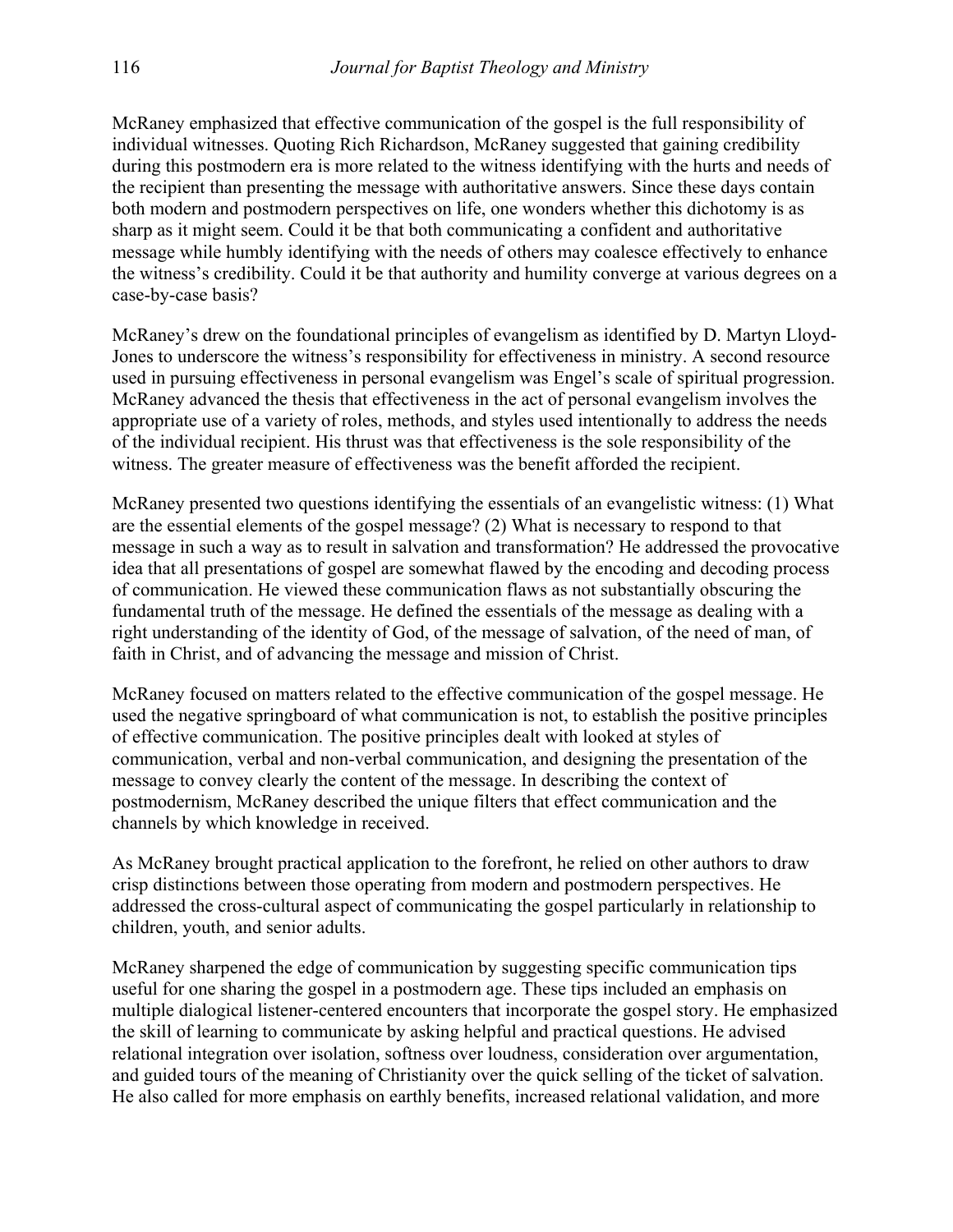time for planting the gospel seed. As McRaney closed this section he presented many suggestions for verbal transition from the experiential arena of life to the benefits of a relationship with Christ.

McRaney's final two chapters dealt with removing barriers within the witnesses, within the recipients, and around the recipients of the witness. He added insights related to gender-specific witnessing, responding to "no," following up on a positive response, and training individuals in personal evangelism in a postmodern age. He drew his text to a close by adding practical appendices pragmatically answering the question, "Now what?"

McRaney's book has not been a helter skelter theological attack on a disintegrating society, but rather a steady surgical address bringing the gospel to this contemporary lost generation. One of the more beneficial aspects of the work was the way in which McRaney modeled a pattern of dialogue by asserting a truth, confirming that truth, and then advancing from that truth. He wrote with the same pattern that he advocated for the one who would seek to share Christ in this increasingly postmodern world.

Throughout the reading of *The Art of Personal Evangelism* a series of thoughts completing the phrase, "a good book" continued to come into a focus. A good book serves as on "on-ramp" to other good books. A good book challenges old thoughts and unlocks new thoughts. A good book evokes questions and provides answers. A good book enables one to see what others have seen. A good book produces sharp contrasts and clear focus. McRaney has written a good book.

The strongest alternative reaction to McRaney's work came in response to the discussion of success in personal evangelism. While McRaney developed a strong argument for communicating effectively based on the need of the recipient, a stronger motivation may be in David Martyn Lloyd-Jones emphasis on the glory of God.

Surely success in personal evangelism is more than sharing the message and leaving the results to God. However, should success pivot on the response of another? The witness must be motivated to improve his or her effectiveness in order to fulfill the supreme object of the work of evangelism – glorifying God. The glory of God stirs the witness to continuously improve in witness and ministry. Surely, "Do all to the glory of God," (1 Cor. 10 31, KJV) applies to personal evangelism.

For the purpose of this book, McRaney defined two basic types of evangelistic encounters: (1) On-going encounters, and (2) One-time encounters. This distinction caused the reader to wonder whether other means of defining types of personal evangelism might result in additional insight. Can evangelistic encounters be differentiated based on those that result in the revelation of God's grace, while other encounters result in the revelation of God's glory? Can evangelistic encounters be evaluated based on those that draw one nearer to God and those that move one further away from God? Can evangelistic witnesses be examined as messages of confrontation and messages of confirmation? Further reflection may be helpful here.

McRaney's quoted Newbigin calling for local congregations to renounce all introverted concern for their own lives or purposes. This stimulated the desire to pray and to search the scriptures for ways to turn the eyes of the church back to the harvest.